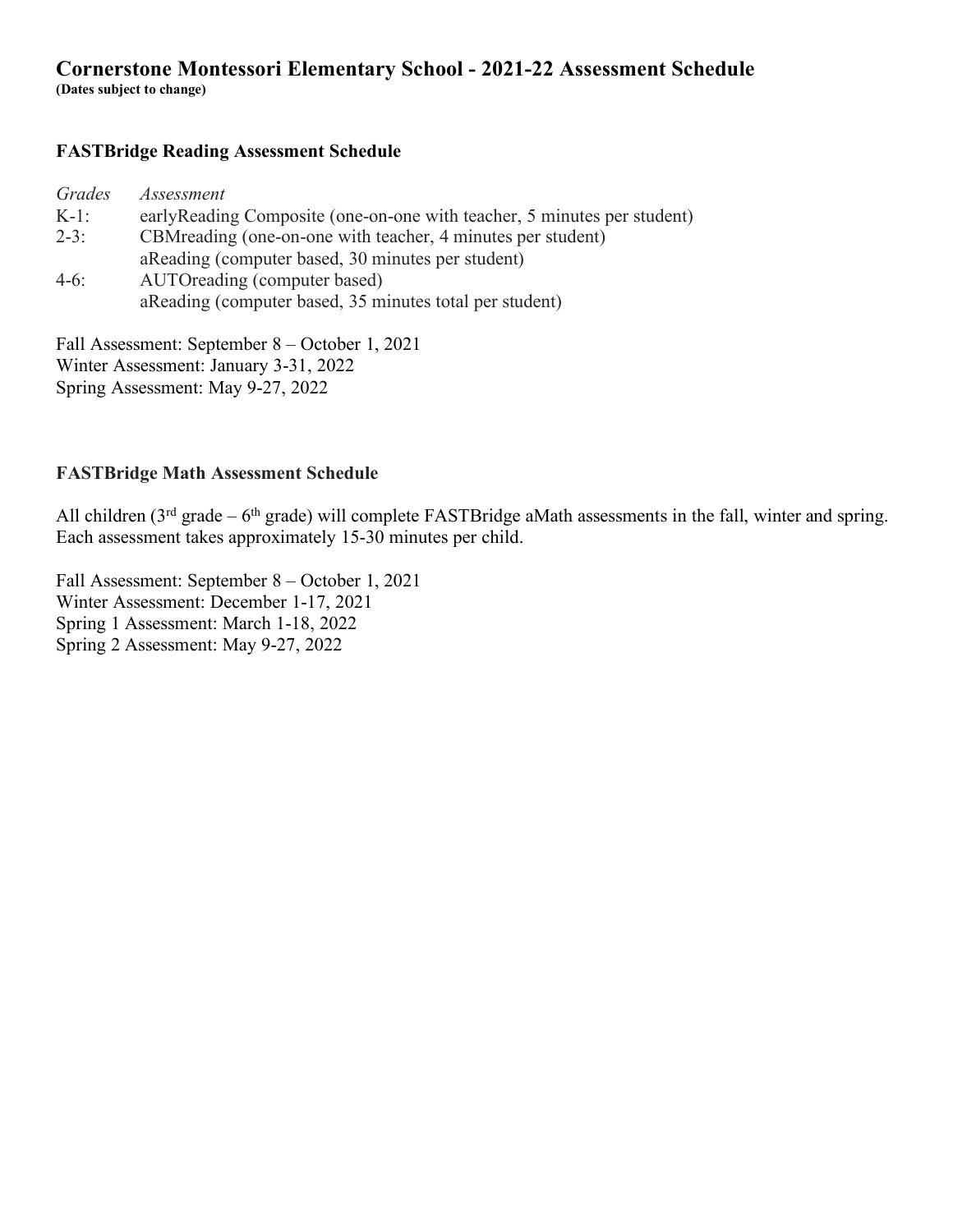## **ACCESS Schedule**

February 22 10:00 – 11:30 AM

February 23 10:00 – 11:30 AM

February 24 10:00 – 11:30 AM

February 25 10:00 – 11:30 AM

March 1 10:00 – 11:30 AM

March 2 10:00 – 11:30 AM

March 3 10:00 – 11:30 AM

March 4 10:00 – 11:30 AM

March 7 10:00 – 11:30 AM

March 8 10:00 – 11:30 AM March 9 10:00 – 11:30 AM March 10 10:00 – 11:30 AM March 11 10:00 – 11:30 AM March 14 10:00 – 11:30 AM March 15 10:00 – 11:30 AM March 16 10:00 – 11:30 AM March 17 10:00 – 11:30 AM March 18 10:00 – 11:30 AM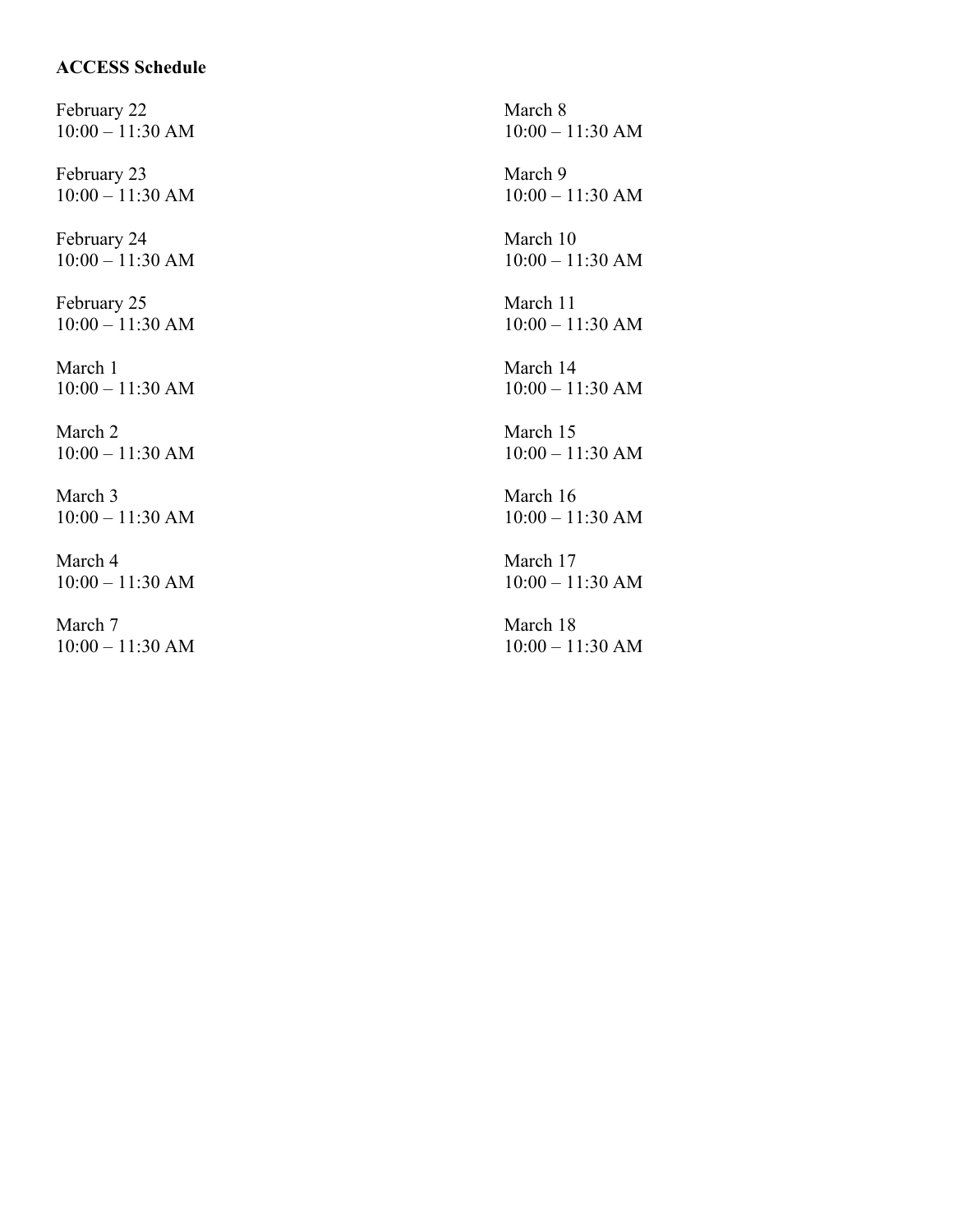#### **MCA Schedule – Reading and Math**

April 11  $10:00-11:00-4<sup>th</sup>$ , 5<sup>th</sup>, 6<sup>th</sup> year – Reading  $11:00-12:00-4<sup>th</sup>$ ,  $5<sup>th</sup>$ ,  $6<sup>th</sup>$  year – Reading April 12  $10:00-11:00-4$ <sup>th</sup>, 5<sup>th</sup>, 6<sup>th</sup> year – Reading 11:00-12:00 – 4<sup>th</sup>, 5<sup>th</sup>, 6<sup>th</sup> year – Reading April 13 10:00-11:00 – 4<sup>th</sup>, 5<sup>th</sup>, 6<sup>th</sup> year – Reading 11:00-12:00 –  $4^{\text{th}}$ ,  $5^{\text{th}}$ ,  $6^{\text{th}}$  year – Reading April 14 10:00-11:00 – 4<sup>th</sup>, 5<sup>th</sup>, 6<sup>th</sup> year – Reading  $11:00-12:00-4<sup>th</sup>$ ,  $5<sup>th</sup>$ ,  $6<sup>th</sup>$  year – Reading April 15 10:00-11:00 – 4<sup>th</sup>, 5<sup>th</sup>, 6<sup>th</sup> year – Reading  $11:00-12:00-4$ <sup>th</sup>, 5<sup>th</sup>, 6<sup>th</sup> year – Reading April 18  $10:00-11:00-3^{rd}$  year – Reading  $11:00-12:00-3^{rd}$  year – Reading April 19  $10:00-11:00-3$ <sup>rd</sup> year – Reading  $11:00-12:00 - 3$ <sup>rd</sup> year – Reading April 20  $10:00-11:00-3^{rd}$  year – Reading  $11:00-12:00 - 3^{rd}$  year – Reading April 21  $10:00-11:00-3^{rd}$  year – Math  $11:00-12:00-3^{rd}$  year – Math April 22  $10:00-11:00-3$ <sup>rd</sup> year – Math  $11:00-12:00-3^{rd}$  year – Math April 25  $10:00-11:00-3^{rd}$  year – Math 11:00-12:00 –  $3^{rd}$  year – Math

April 27  $10:00-11:00-4<sup>th</sup>$ ,  $5<sup>th</sup>$ ,  $6<sup>th</sup>$  year – Math  $11:00-12:00-4$ <sup>th</sup>, 5<sup>th</sup>, 6<sup>th</sup> year – Math April 28  $10:00-11:00-4$ <sup>th</sup>, 5<sup>th</sup>, 6<sup>th</sup> year – Math  $11:00-12:00-4<sup>th</sup>$ ,  $5<sup>th</sup>$ ,  $6<sup>th</sup>$  year – Math April 29  $10:00-11:00-4<sup>th</sup>$ ,  $5<sup>th</sup>$ ,  $6<sup>th</sup>$  year – Math  $11:00-12:00-4<sup>th</sup>$ ,  $5<sup>th</sup>$ ,  $6<sup>th</sup>$  year – Math May 2  $10:00-11:00-4<sup>th</sup>$ , 5<sup>th</sup>, 6<sup>th</sup> year – Math  $11:00-12:00-4$ <sup>th</sup>, 5<sup>th</sup>, 6<sup>th</sup> year – Math May 3 10:00-11:00 – MCA Makeup all grades 11:00-12:00 – MCA Makeup all grades May 4 10:00-11:00 – MCA Makeup all grades 11:00-12:00 – MCA Makeup all grades May 5 10:00-11:00 – MCA Makeup all grades 11:00-12:00 – MCA Makeup all grades May 6 10:00-11:00 – MCA Makeup all grades 11:00-12:00 – MCA Makeup all grades